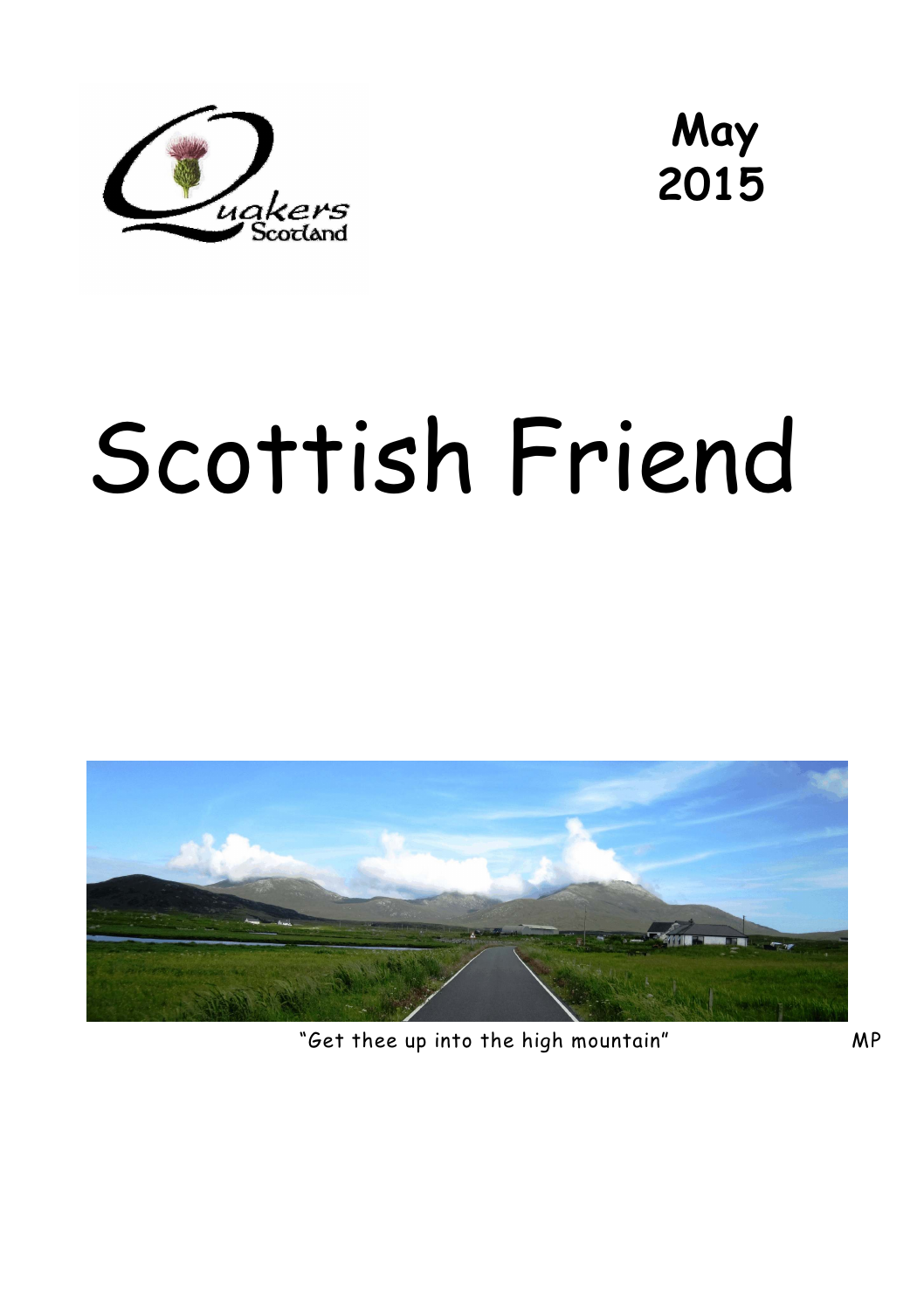**Contents** 

Directions to Aberdeen Meeting House 3 Meeting for Sufferings Tane Pearn - 4 A Scottish Peace Corps? Jane Pearn - 6 Experiment with Light Margaret Roy - 8 Errata in 2015 Book Bronwen Currie - 10 March General Meeting Bronwen Currie - 12 Ministry Margaret Peacock - 14 Scottish Interfaith Barbara Potter - 16 Welcome to Marion Sharkey Bronwen Currie - 18 Marion introduces herself 19 Invitation to September GM Martin Burnell-20

Please send material for next *Scottish Friend* by 3 October to Margaret Peacock, 16 Drumlin Drive, Milngavie, G62 6LN, or [nmjpeacock@yahoo.co.uk.](mailto:nmjpeacock@yahoo.co.uk.)

*Scottish Friend* will be posted on the GM website and can be emailed to you at the same time as it goes to the printer. If you would like an email copy instead of a paper one, please email [scotfriends@gmail.com,](mailto:scotfriends@aol.com,) to let Marion Sharkey (our new administrator) know. You are strongly encouraged to do this, in view of escalating postage costs - and of course you get the photographs in colour, as an incentive!

The opinions expressed in this publication are those of the writers and not necessarily the opinions of the Society of Friends in Scotland, Britain or elsewhere.

> Published by Quakers in Scotland, 01496 850 006 quakerscotland.org.uk (British website: quaker.org.uk) Printed on recycled paper by ۵ Print Force, Milngavie, 0141 956 1052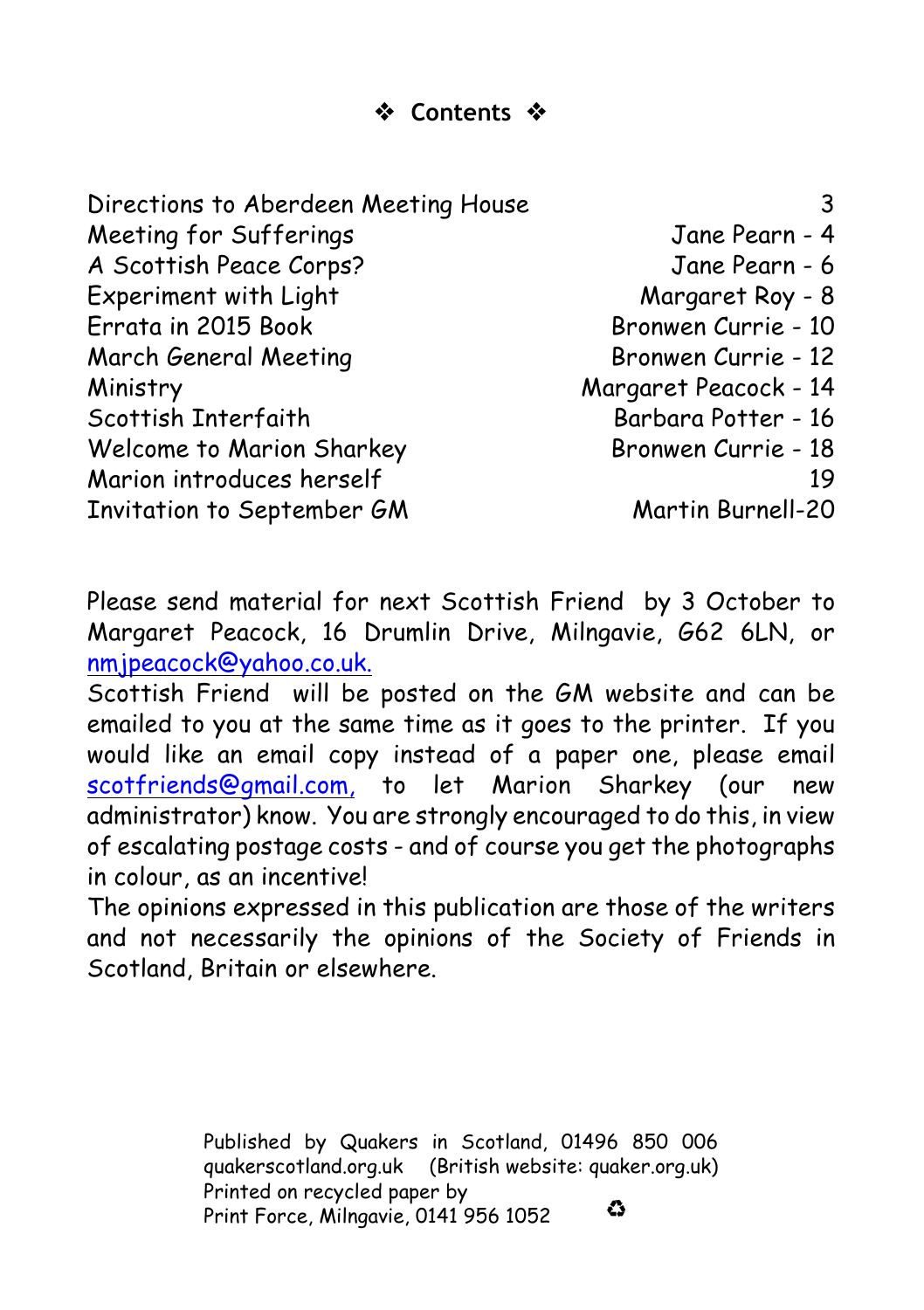### **General Meeting for Scotland - Aberdeen - 6 June 2015**

Maintaining the coherence of the Society by attending General Meeting is both a duty and a pleasure. Scottish Friends need to consider Scottish issues together, and also to meet informally Friends from other Meetings, learning of their differences and similarities, problems and successes,  $MP$ 

#### **How to get to Aberdeen Meeting House from the station.**

Go over the footbridge and through the multi-storey car park. Turn left and cross at the traffic lights to go up Affleck Street, then right at Crown Street.

To avoid all steps go outside the station and left along Guild Street, then right up Bridge Street, left at Union Street, left again at Crown Street. The Meeting House is on the right by the motor bike shop.

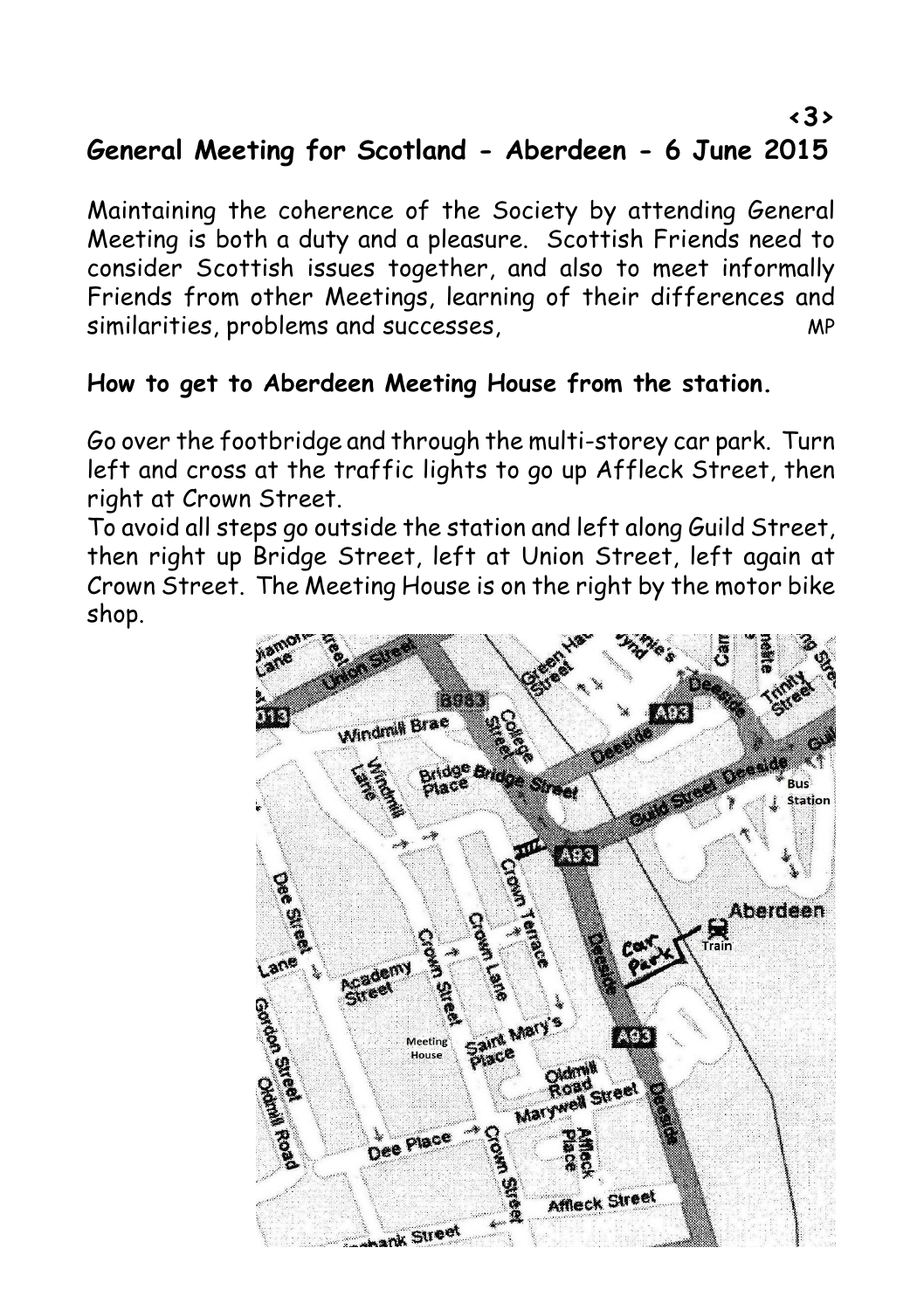Meeting for Sufferings 28th March 2015

Jane Pearn - Kelso Meeting

This was not an easy meeting at times: there were some difficult matters to consider. Continuing Meeting for Sufferings' original purpose we recorded the imprisonment of our Friend Sylvia Boyes for non-payment of fines relating to a protest against the Defence and Security International (DSEI) arms fair in 2013. At other points during the day, our attention was drawn to suffering across the world, and in our own country.

Q-CAT is the Quaker Concern for the Abolition of Torture. Juliet Morton and Jane Paxton spoke about the widespread use of torture. They reminded us that although there are other active campaigning groups such as Amnesty and Freedom from Torture, what makes Q-CAT different and specifically Quaker, is the concern not only for the victims but for the perpetrators and the society that permits this to happen. John Donne's words could be adapted – each person's torture diminishes us as a community of human beings. Moving ministry from the floor reminded us that while Q-CAT focuses its energies on political use of torture, there are those who regardless of its 'purpose' wish to break bodies and spirits, and it is also perpetrated within families and on our own doorstep. This concern is currently carried on behalf of Yearly Meeting by two Area Meetings in England and one in Wales. I hope that we in Scotland will wish to become more engaged with Q-CAT's work.

The Quaker Asylum and Refugee network (QUARN) seeks to change systems and to inform Friends of the issues and help them to speak out. The first focus of their work was on child detention, and later the issue of indefinite detention. The apparent intention of the government is to 'starve people out' by making them destitute. Many Friends rose to speak of what they and their Meetings were doing to alleviate the hardship faced by local refugees and asylum seekers.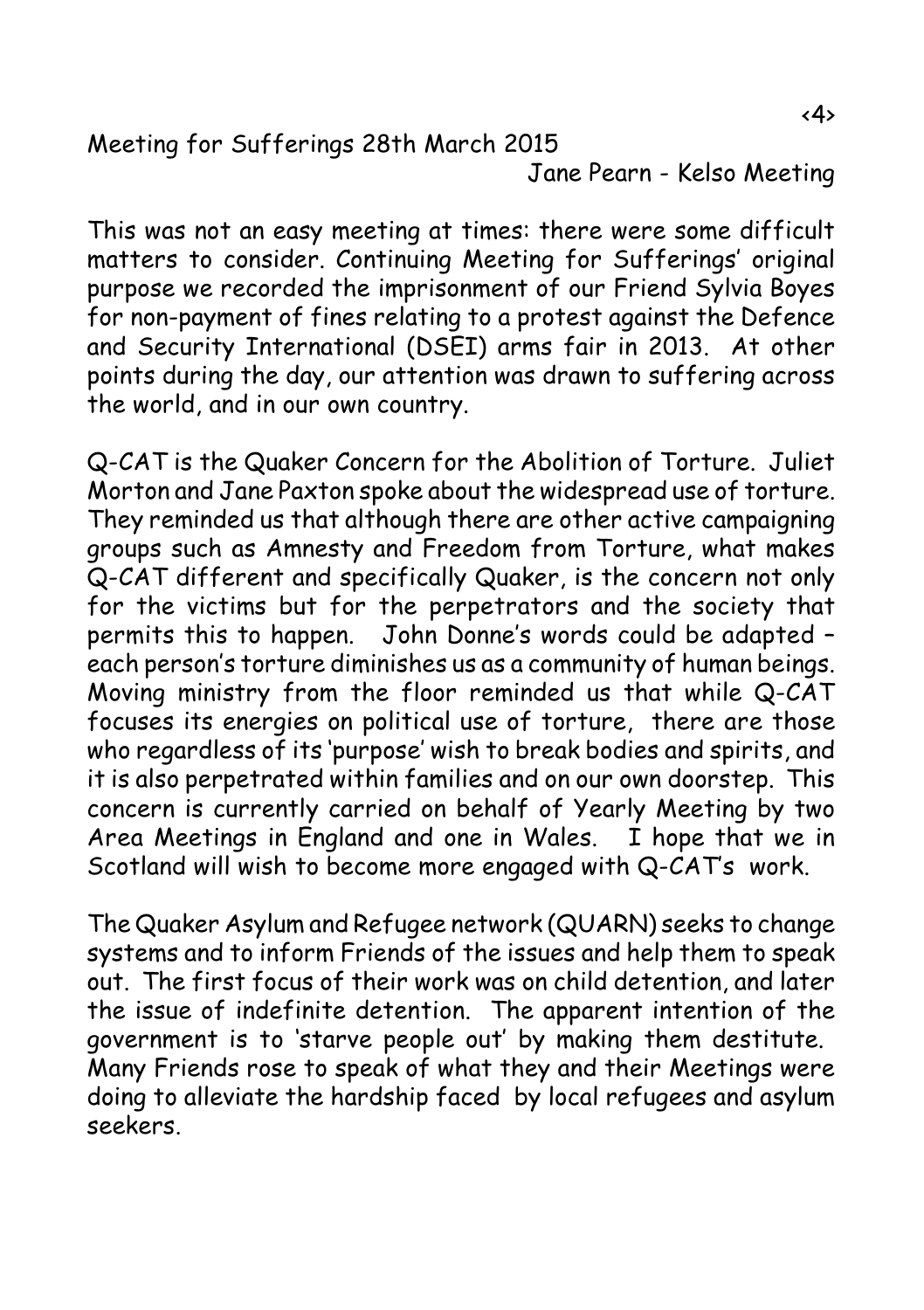We heard too about the efforts of Friends to extend the hand of friendship to our Muslim neighbours, at a time when the political discourse and much media reporting misrepresent the fundamental principles of Islam. The proportion of Muslims in England and Wales is about 4.8% of the population; across Scotland it is 1%, but in Glasgow, 5%.

We were updated as far as was practicable on the continuing employment dispute at Friends House. On a more positive note, Jennifer Barraclough, Clerk of BYM Trustees, spoke of the feeling that the relationship between the two bodies was moving in a positive direction, from a period of mutual uncertainties to confident exploration. Peter Ullathorne, BYM treasurer, reported that our finances were in good order, and that contributions have stabilised after a dip. Our divestment from fossil fuels has been welcomed by other bodies across the world, some of which may follow our lead in due course.

The Long-term Framework group received over 300 submissions: their feeling so far is that the focus is on how we do things as much as on what we do. They spoke of the challenge of having a strategic plan while remaining spirit-led. One Friend suggested that 'what we will do is follow where we are led'. Another recognised the need to be responsive to the leadings of the spirit and also of the value of shared goals in building community. We were reminded that there were different ways of 'being active in the world' – some more obvious than others, but not more valuable. The group is committed to brevity and clarity in articulating our way ahead.

This meeting marked the end of the triennium, and so for many Friends it was their last as Sufferings representatives: some spoke of their sadness at leaving, but also of their appreciation at the way we had worked together.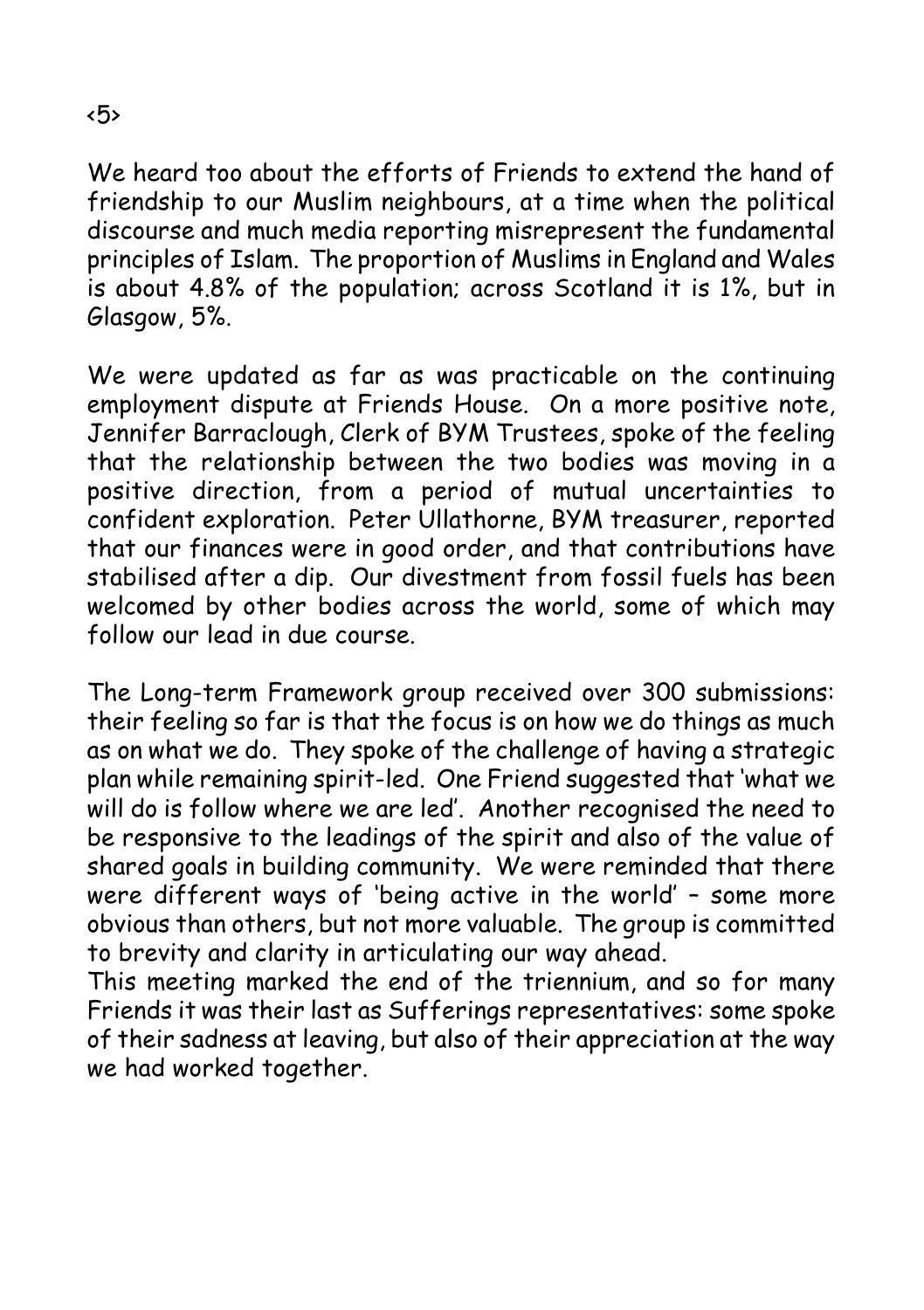#### **A Scottish Peace Corps?**

Last November SE Scotland Area Meeting held a day when we considered 'The Future of Scotland'. It was interesting and stimulating. There was hope, and laughter, and the freedom to imagine. Much of what was said about economic and environmental matters was in line with other concerned groups, whether faith-based or not: the content of our flipcharts was very similar to the sheets displayed on the walls of my local church hall. It seems to me that we must work with other churches and groups. pooling our time, money and energies, to have the greatest effect.

But there was one area where Friends might have a distinctive message. I heard at least three mentions of a kind of 'Peace Corps'. We may understand warfare as contrary to the spirit of god, but we also need to appreciate – and respect – what may motivate people to join the military. Let's not just disapprove, or patronise them as unenlightened. In William Penn's words, 'Help us not to despise or oppose what we do not understand'. Young people do not generally join the armed forces because they actively want to kill their fellow humans – and those who reveal such tendencies aren't encouraged to enlist. We could acknowledge what drives them: the desire to serve; to feel valued by society; to learn a trade or skills; to belong to a group; to show courage and leadership; to broaden horizons; to test oneself in situations of hardship not found at home. These are all honourable motives. How can we as a society make best use of them? What could we offer instead, to channel these aims? 'Instead' is an important word. It suggests there is another way: it's positive.

In 2013 the Ministry of Defence planned to shut 83 of its 156 army recruitment offices in a bid to cut costs, Scotland losing the highest proportion with over 70 per cent of its offices closing down. We might view this as good news - but the potential recruits are still

#### **Jane Pearn**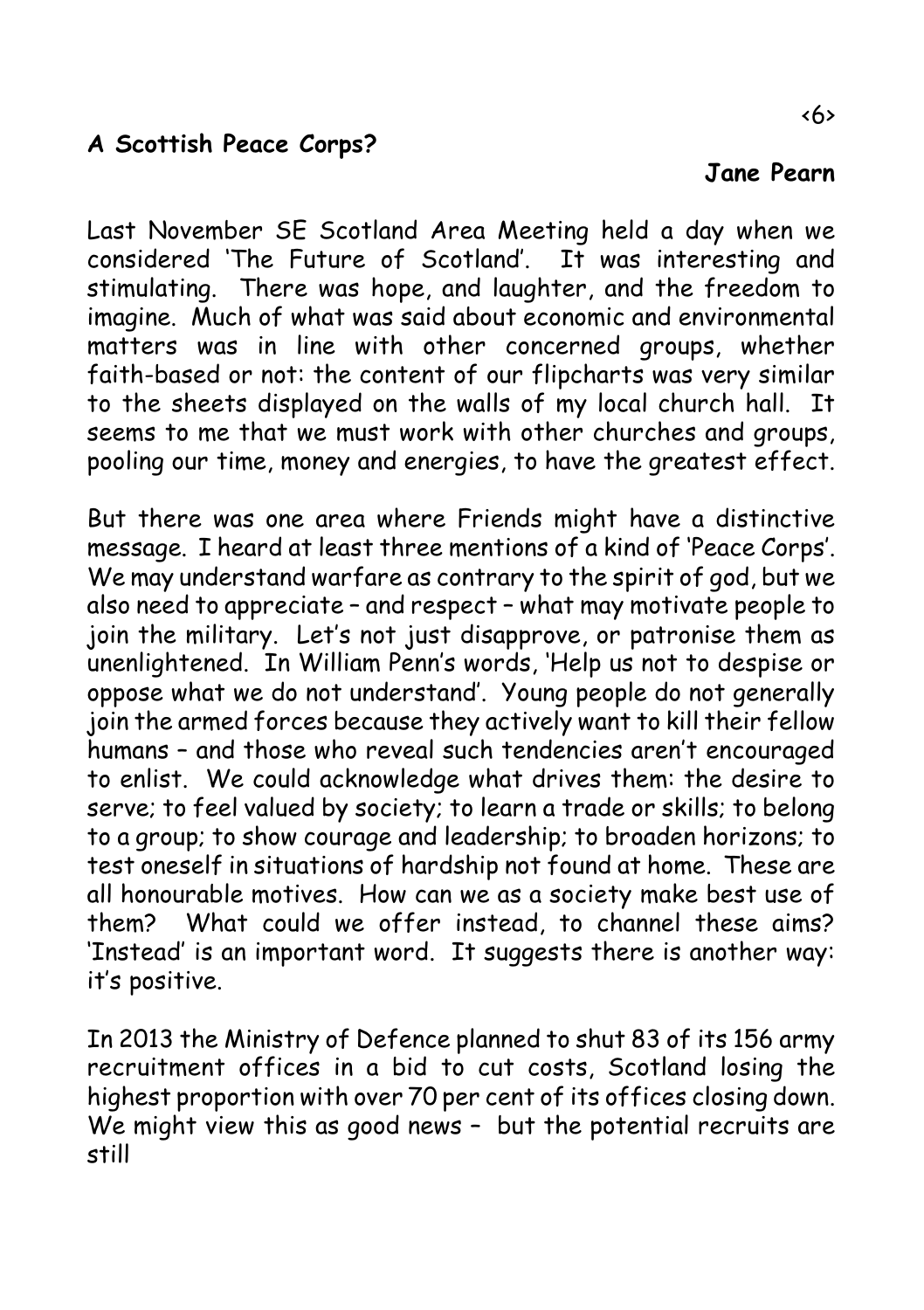there, with the same motivations. Across the UK the Army Cadet Force has 46,000 cadets (aged 12-18) and 8,500 adult volunteers. It offers 'action and adventure, fun and friendship… combining military and community activities… helping them prepare for success in their chosen path in life, whatever that might turn out to be.' Rather than dismissing it outright, can we take the good in this model and extend it?

A Scottish 'Peace and Service Corps' could coordinate and support emergency services in a crisis, provide medical aid and community care, build civil infrastructure within and beyond our shores. It could provide the mediators and the engineers – bridge-builders in every sense. With a backbone of career regulars, it might offer a year's experience for every school-leaver who wanted. Such an experience might be attractive to future employers. Whether volunteers or paid, I doubt that its members would return home brutalised, traumatised and unfit for civilian life in the way that so many ex-military personnel are.

I see no reason why this idea should not have broad public appeal and cross-party support at Holyrood. I believe Scotland's world standing would be enhanced and it could still fit with Defence and Foreign Affairs being matters reserved to the UK government.

The recent stories about medics volunteering to work with Ebola sufferers shows that it is possible to demonstrate courage without being prepared to take life. The public response has been hugely positive: I believe there is a hunger for stories like this. Peace Corps members and their stories could offer a different kind of role model for the young, whose options are largely limited to media celebrities, sportspeople and the military. It could provide another narrative, an alternative to militarism. And the same attributes that motivate young people to join the armed forces would be well used and celebrated. It could truly be a Force for Good.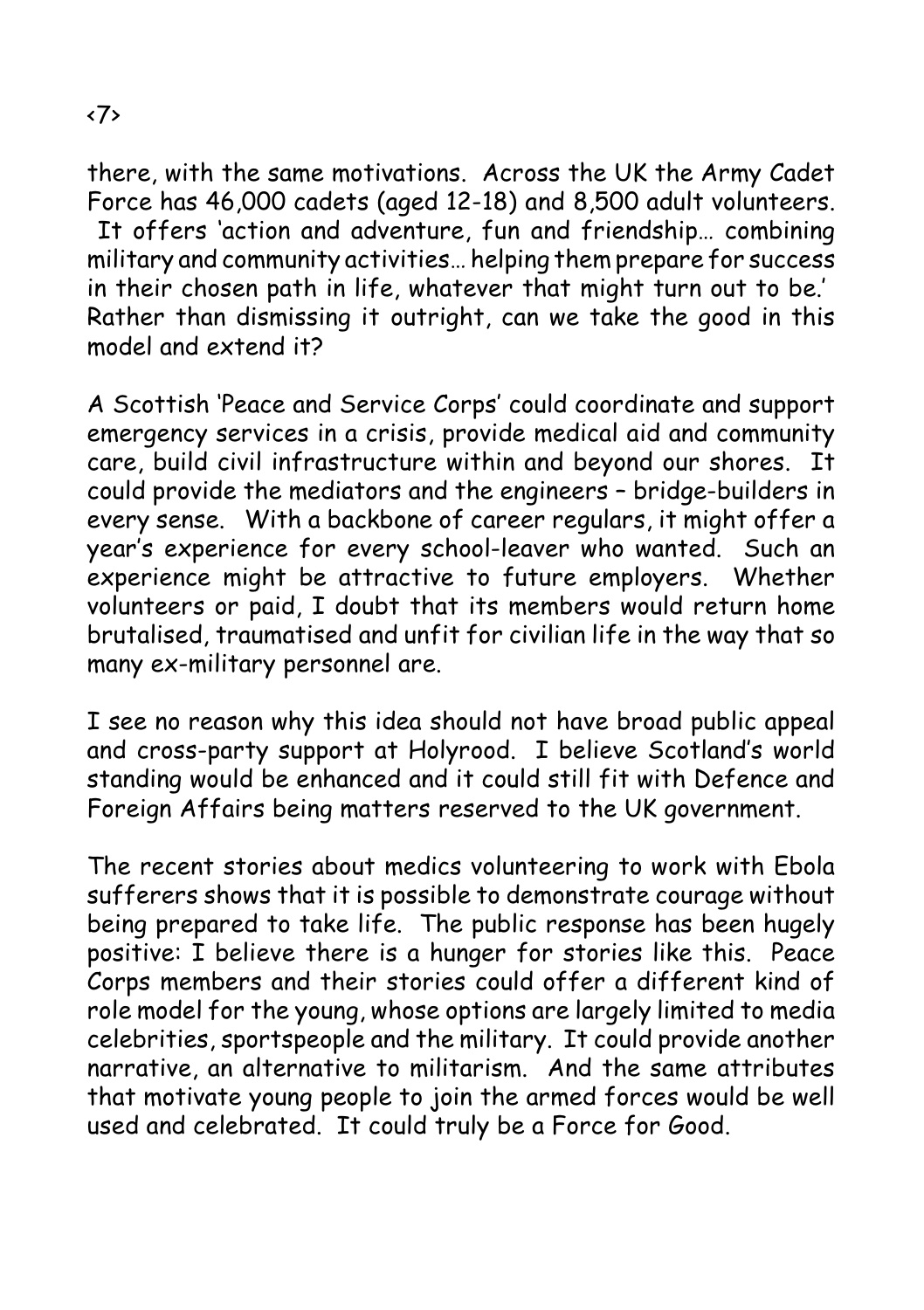#### **Margaret Roy - Lanark Meeting**

You may have heard of this. There are introductory workshops usually at Glenthorne, Swarthmoor Hall or Woodbrooke. If you have come across it in your Meeting, you may find it is a 'closed group'. So what are 'Light Groups'?

While researching George Fox, Rex Ambler realised the Early Quakers had very particular experiences of the Divine. When he reconstructed this, he set up a series of 'meditations' using Fox's words.

The first 'meditations', using Fox's words, encourage the participant to wait on the Light that will show the nature of darkness. The Early Quakers waited on the Light that would guide them, speaking through their conscience. They had a concept of progressing towards the Light, towards perfection. At the time they were severely criticised, that this was arrogance and blasphemy. (Hence James Nayler was branded with a B.) In today's world of self-help and psychotherapy, it seems natural to be open to transformation. Guided by the Light we can gain deeper understanding of self and of our world. But, how, oh how, do you find the Light? And discern that it is not simply Ego?

Experiments with Light exercises take various forms: working on self, on groups we belong to, and using the exercise to gain understanding of the world's problems. It is a learning process of discovering the Light and developing our relationship to it. We do this using Quaker traditions of worshipful silence, waiting till 'the spirit moves us' to go on to the next step. There are usually seven steps. You can listen to someone guiding you through them on CD, or download from the website, or like our group each member can read out a section as the spirit moves them on to the next part.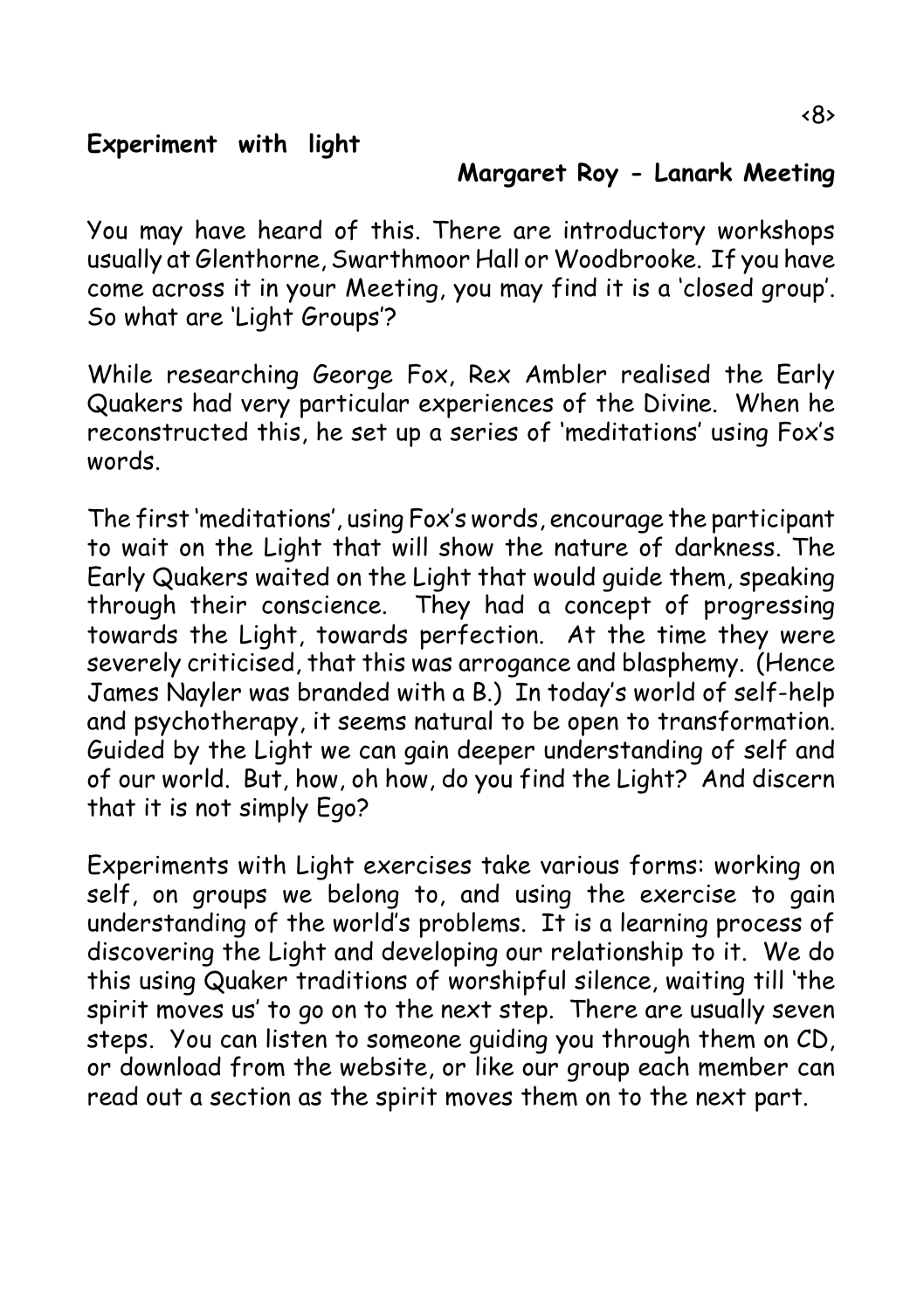After the 'meditation', we listen to anyone who wants to share their experience. Like ministry in Meeting, there is no judgement or discussion at this point. Some groups are 'closed' as some of the sharing may be very deep so a person may feel vulnerable.

Our group is not closed. We trust in the Light and our Quaker tradition of holding each other in Love. It is not a large group. There are a few who keep the continuity but we encourage others to drop in and we have quite a few regulars who drop in and out. It happens after the Wednesday mid-week Meeting and lunch. We hope we can provide a quiet place of support and deepening Quaker process. We hope that new members can use us to deepen their understanding of the Quaker way, so we are a valuable part of the Meeting. When we work on the world, I like to think that, as well as deepening understanding and learning from each other through the sharing, we hold others, issues or problems in the Light which I believe can be a deep healing prayer. It also clarifies our intent if we are moved to action; thus the process also deepens our understanding of discernment.

The meditations, CDs and introductory talk are all available from the website. You can participate on your own or if you want to work in a group raise it with your elders. There is a facilitator, Ann Banks who can support you. annbanks101@gmail.com

Stand in the Light and you will shine.

Experiment comes from the same root as experience.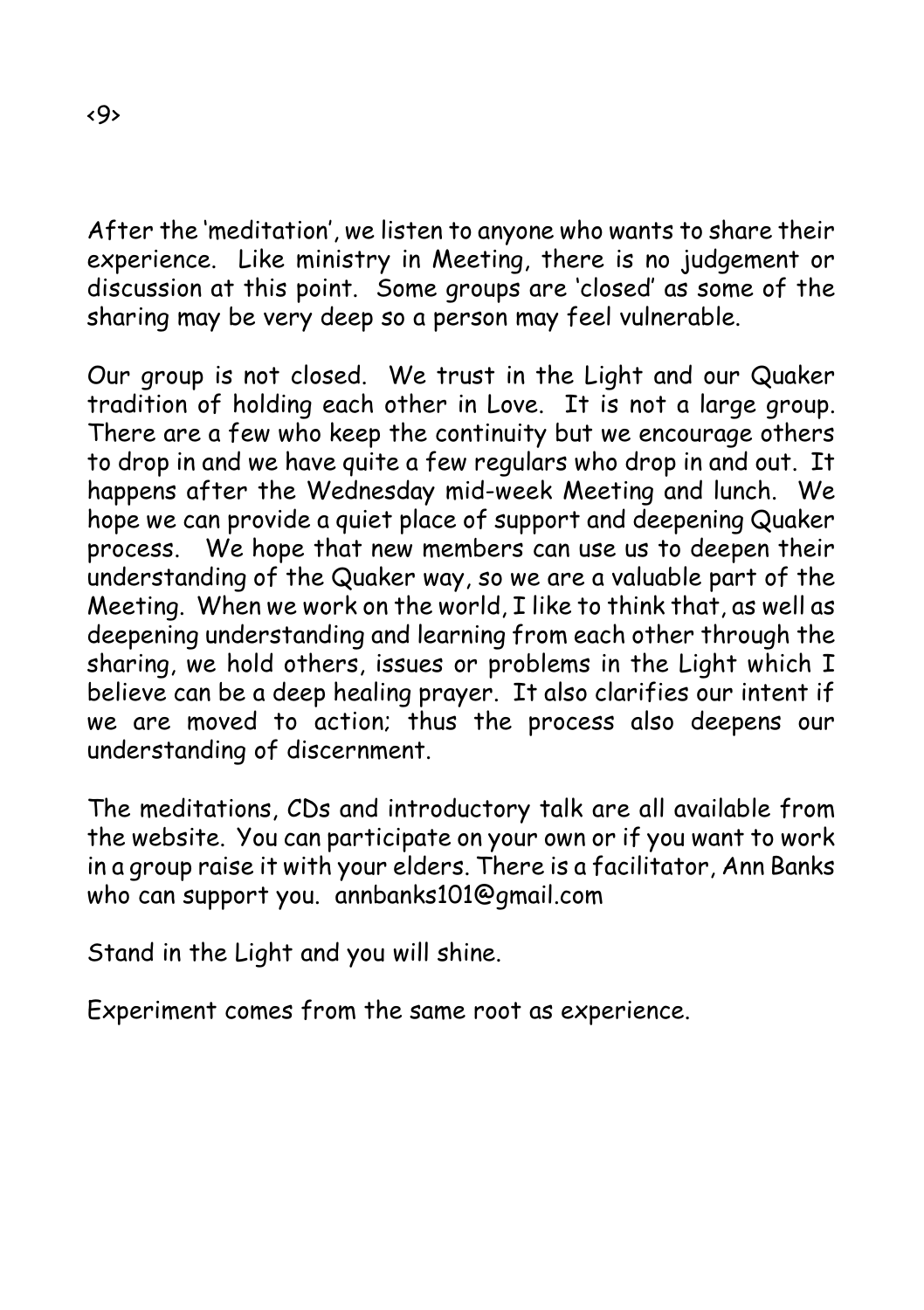#### Errata and Amendments to 2015 Book of Members and Attenders

Individual Friends

| Corrections:              |                      |                    |                                                                                                                                        |
|---------------------------|----------------------|--------------------|----------------------------------------------------------------------------------------------------------------------------------------|
| Butler, Marianne          | Kelso LM             | post<br>code       | <b>TD15 1TN</b>                                                                                                                        |
| Ronald and Meg<br>Murray  | Central Fife<br>LM   | landline           | 01592 263 213                                                                                                                          |
| Collins-Walden,<br>Sila   | <b>Inverness LM</b>  | email              | silartist@btinternet.com                                                                                                               |
| Ellis-Jenkins,<br>Jenni   | Angus LM             | address            | 109 Welfare Cresc.,<br>Newbiggin by the Sea,<br>Northumberland, NE64 6SA                                                               |
| McRobie, Dave             | Nairn LM             | address<br>& phone | The Bothy, Balnagarth, Forres<br>IV36 2SG (01309-358 038)                                                                              |
| Mandeville, Robert        | Milngavie LM         | mobile             | 07932 088 718                                                                                                                          |
| Naumann,<br>Matthew       | P'bello &<br>M'burgh | landline           | 0131-669 2648                                                                                                                          |
| Robertson, Wade           | Kelso LM             | email              | wadewk@gmail.com                                                                                                                       |
| Patrick, Hilary           | Central<br>Edinburgh | email              | hilaryjpatrick@gmail.com                                                                                                               |
| Omissions:                |                      |                    |                                                                                                                                        |
| Robson, Gerry<br>Catriona | Nairn LM             |                    | 'Roselea', Lethen Road,<br>Auldearn, Nairn IV12 5TL<br>$(01667 - 451483)$<br>gerryrobson1@googlemail.com<br>catrionamaryhope@gmail.com |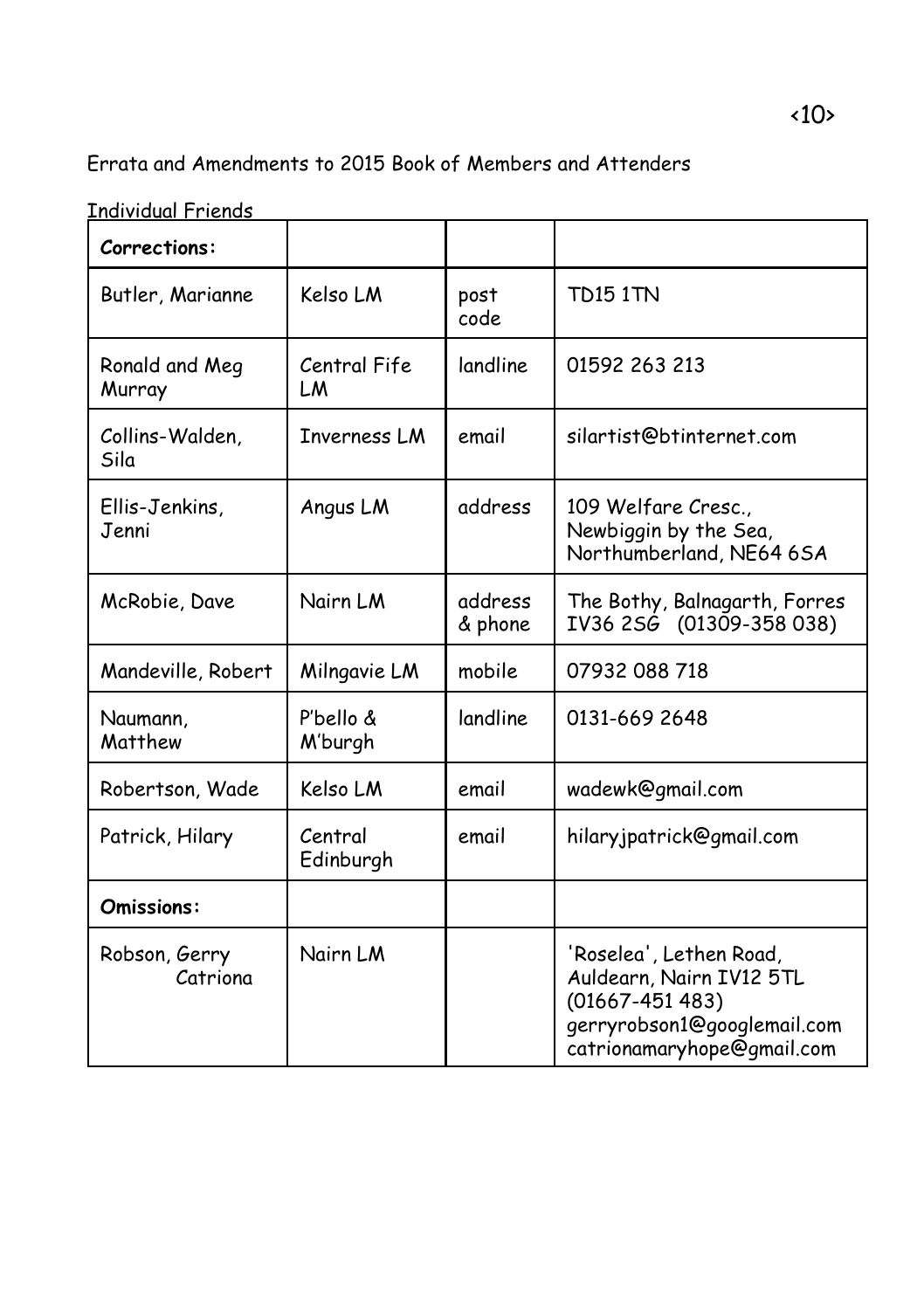| Angus                       | correspondence to clerk             | Elisabeth Wilson<br>$(01356 - 622708)$                                                                                    |
|-----------------------------|-------------------------------------|---------------------------------------------------------------------------------------------------------------------------|
| Elgin                       | Elgin Meeting has been<br>laid down |                                                                                                                           |
| Kelso                       | new correspondent:                  | Marianne Butler<br>mariannebutlerma@yahoo.co.uk                                                                           |
| Nairn                       | new correspondent:                  | Dave McRobie (01309-358 038)                                                                                              |
| Portobello &<br>Musselburgh | new location                        | 1st Sunday as per book<br>2nd and 4th Sundays:<br>St James Church Hall,<br>Rosefield Place, Portobello<br><b>EH15 1AZ</b> |
| Westray &<br>Papa Westray   | new convener:                       | Lydia Harris (01857-677 551)                                                                                              |

#### **AM and GM Appointments and Roles**

#### **Corrections:**

| East of Scotland AM  | Membership clerk is Robin Waterston,                          |
|----------------------|---------------------------------------------------------------|
|                      | not Buša Cochrane-Muir                                        |
| North of Scotland AM | Penny Selbie is Registering Officer, not Deputy RO            |
|                      | General Meeting ACTS Members Meeting                          |
|                      | Representative Friend:- Alison Burnley                        |
|                      | Assemblies/meetings of other churches)                        |
|                      | Representative Friend:-Pamala McDougall                       |
| Omissions:           |                                                               |
|                      | General Meeting Scottish Committee of the World Day of Prayer |
|                      | Representative:- Margaret Roy                                 |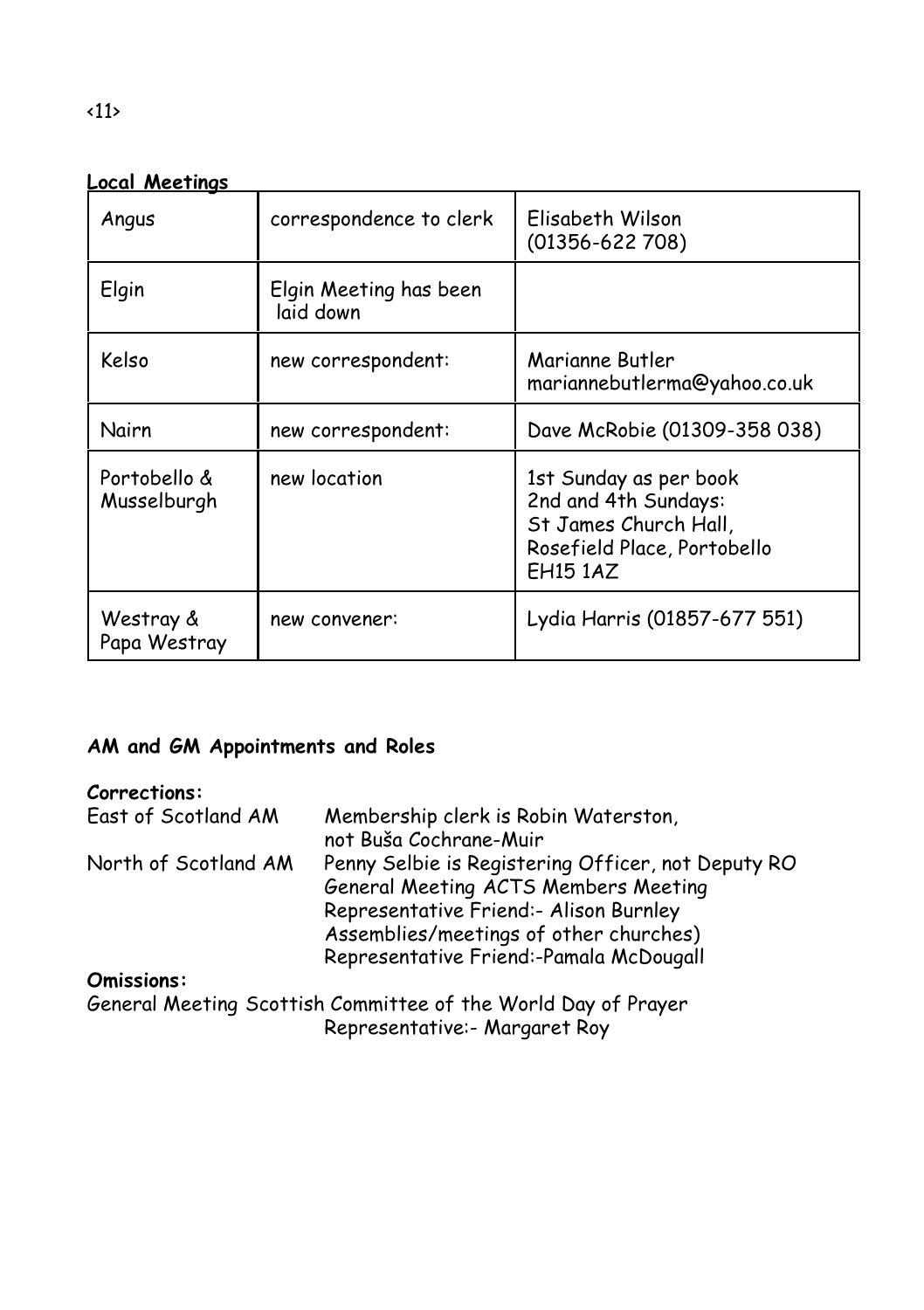#### **Report of March General Meeting Bronwen Currie - Islay and Jura Meeting**

Friends gathered in St Andrews in March feeling rather sombre following the recent deaths of a number of well-known and wellloved Friends who had given much service to the Society. So we abandoned our usual practice of a reading during worship, and instead joined in the silence to remember and pay tribute to these Friends – and of course the partners and families left behind.

The morning's agenda looked extensive, but with some expert clerking we got through it, giving due time and consideration to every item (except the report from Meeting for Sufferings, for which we were referred to the latest copy of Scottish Friend), by lunchtime. The first substantial item was the report from the Parliamentary Liaison Function Group which consisted mainly of our opportunity to meet Mairi Campbell-Jack, our new Parliamentary Engagement Officer. It was a delight to have Mairi (and her small daughter) with us, and Mairi was able to explain and and answer our questions about her four current priorities of Militarisation (with a particular focus on schools), Trident, the forthcoming General Election, and Social and Economic Justice. One question put before us was whether General Meeting should formally affiliate to Scottish CND, and the sense of the Meeting was very clearly that we should.

John Phillips presented the Meeting with the Annual Trustees' Report, prepared for OSCR, and also the Accounts for 2014, which had already been approved by Trustees, giving us a very clear explanation of General Meeting's financial commitments and position. We then turned to a consideration of the Outreach and Communications Function Group and whether is still fulfilled a – well - function. We were reminded that in the past a number of very useful enquirers' weekends had been held, but it was not clear that the current geographically-spread group was the best entity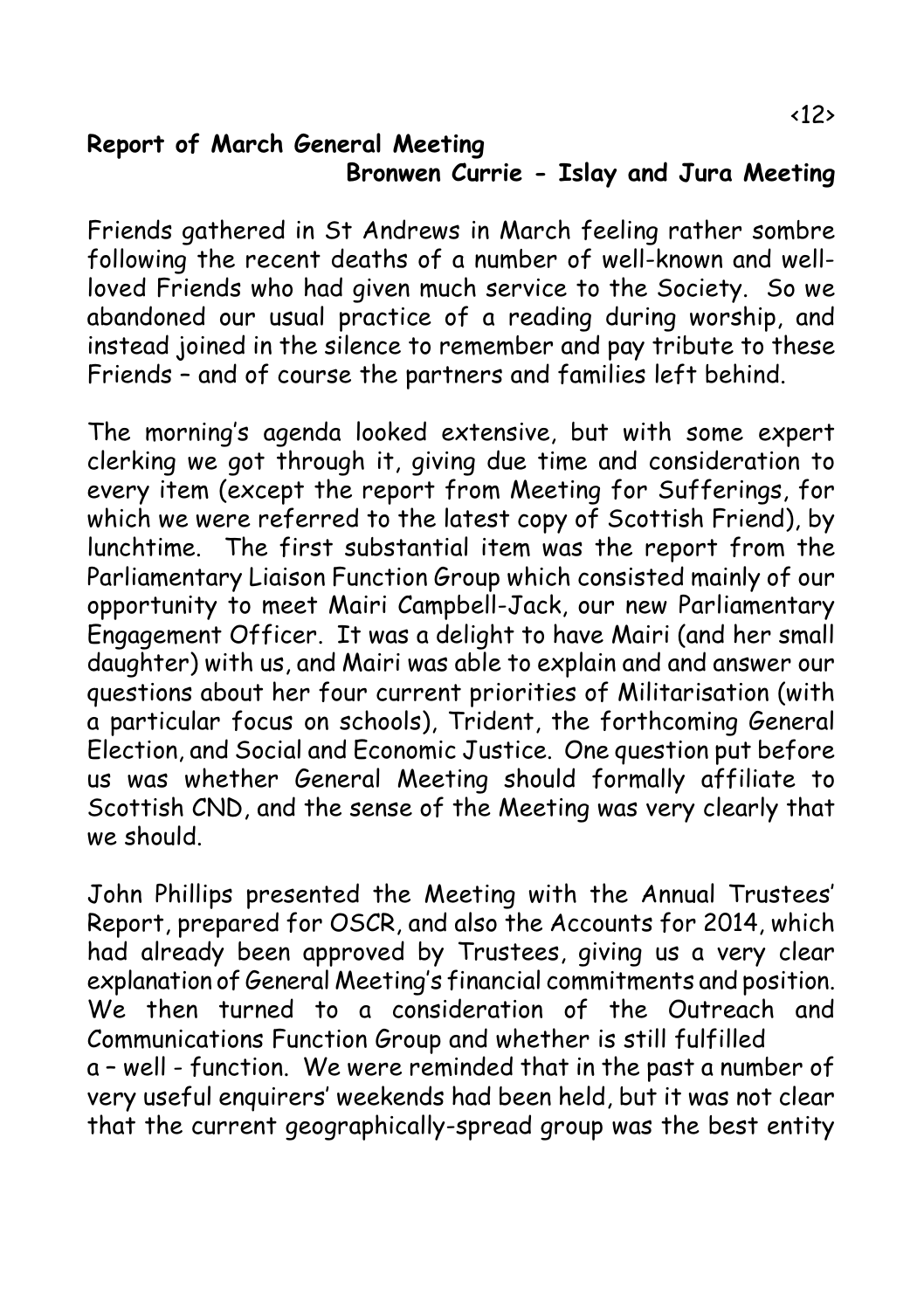either for organising such events (for which we agreed there is a need, but which for ease of access are best held in the central belt) or for keeping a watching brief on our web presence. It was decided to ask West and South East AMs, with their large concentration of city-based Friends, to consider whether either of both of them could arrange such events, and if such considerations prove fruitful the Outreach and Communications FG is likely to be laid down.

The morning ended with short announcements: of the Scottish Quaker Community Justice Network's input to the Government's plans to replace Cornton Vale prison, and their subsequent cancellation of those plans, of the the first same-sex Quaker marriage between Tony Gross and Mark Bitel in Edinburgh in February, and of the forthcoming retirement of the current GM Administrator, who was thanked for her work.

Following lunch, we moved to a session led by Madeleine Harding and Adwoa Bittle which looked at the many challenges facing today's children and teenagers and their families, compared to those faced by us several decades ago. A somewhat dark picture emerged of the potential for bullying via text and social media, and the nearimpossibility of protecting children from easily-accessed pornography on the internet. No-one had any solutions to these issues, but we were reminded of the support that can be offered by other adults within our Meetings, and particularly of the value of longer-term residential events where children and young people can enjoy being part of a larger group, where deeper relationships can be built, and where there is time and space to talk and share difficulties. It is at these events too – particularly the family weekends, link weekends and Summer Shindig, where our young people find the non-judgmental peer support and Ffriendship which can sustain them through adolescence and into adulthood. We were also reminded of the vital need for open communication. Lastly we were reminded what a joy our young people are, and that most of them survive these years and enter adulthood unscathed.

The picture is not always dark.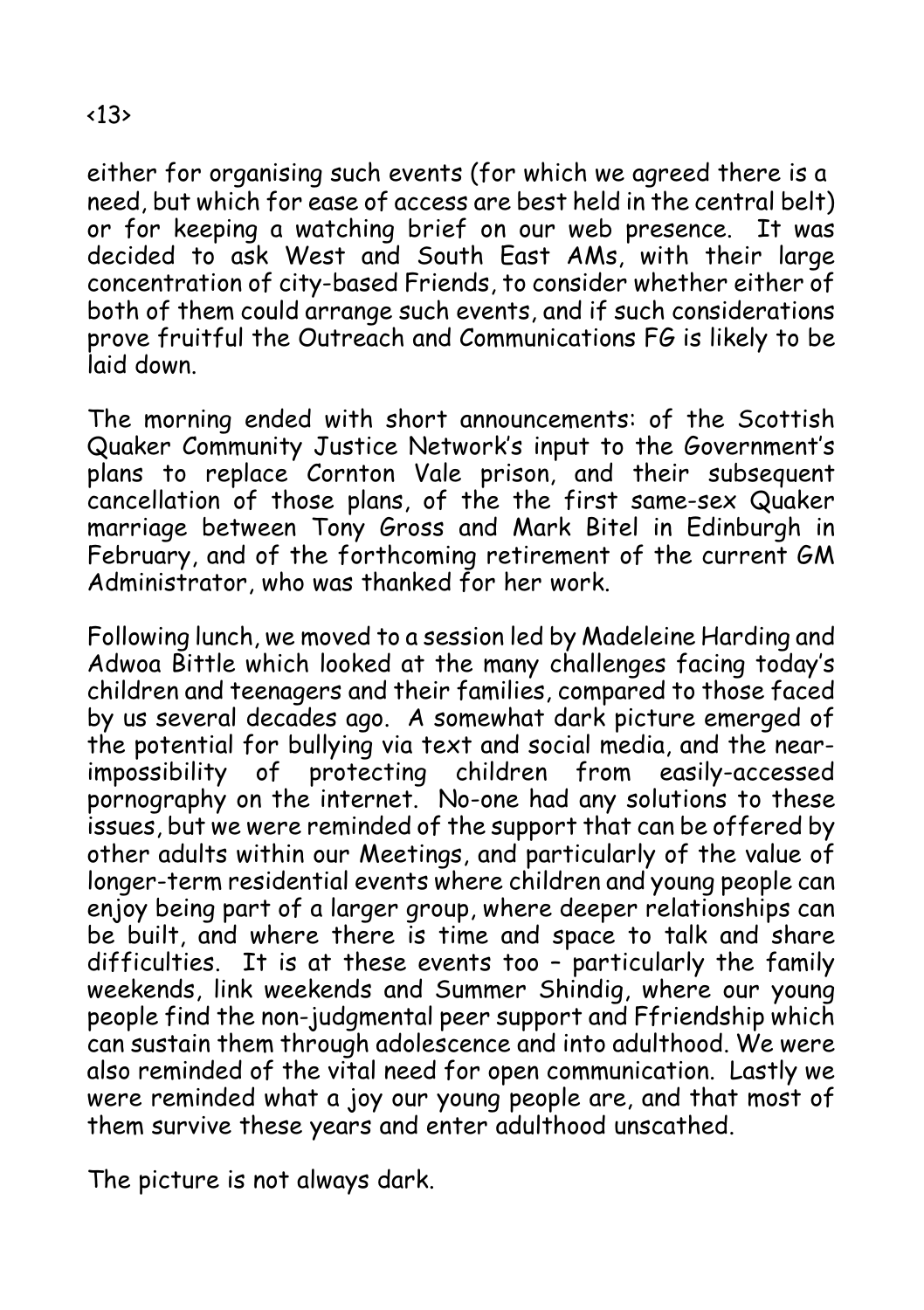#### **More about Ministry**

#### **Margaret Peacock - Milngavie Meeting**

I grew up in Bentham Meeting in Yorkshire - a small market town. In those days we didn't talk about ministry much. If we did, then "ministering" as a verb would refer to looking after people, as Martha did during Jesus' visit.

After Meeting we might have said:

"Edward Hutchinson 'spoke about' his sheep", or "Wilfrid Allott 'spoke about' Bible history". Twenty years later, I cringed when I heard Friends say "ministered about", when they meant "spoke about". Friends seem to have shifted the primary meaning of ministry to speaking in Meeting for Worship - which may or may not be ministering to someone's needs. They have forgotten that speaking in Meeting is only one kind of ministry - vocal ministry usually complemented by silent ministry. But there also exist pastoral ministry, spiritual ministry, practical ministry, et cetera in fact everything that church ministers do.

That list would be as long as our QFP lists of overseers' plus elders' duties - plus the sermons! The late Alastair Heron - a very weighty Friend - tried to remind Friends of the total meaning of ministry, but failed.

# $\{a, b, c, d\}$

When I was wondering whether to accept an invitation to become an elder, the late Kathleen Laurie introduced me to Unity Church's list of ministers' duties - a rather different kind of list from QFP. These days it is accessible on the internet!

<http://www.websyte.com/unity/bozeman/PRAYER.HTM>

#### **What does it mean to be a minister?**

It means to make yourself small so that others may feel large.

It means to make yourself a servant so that others may feel their mastery.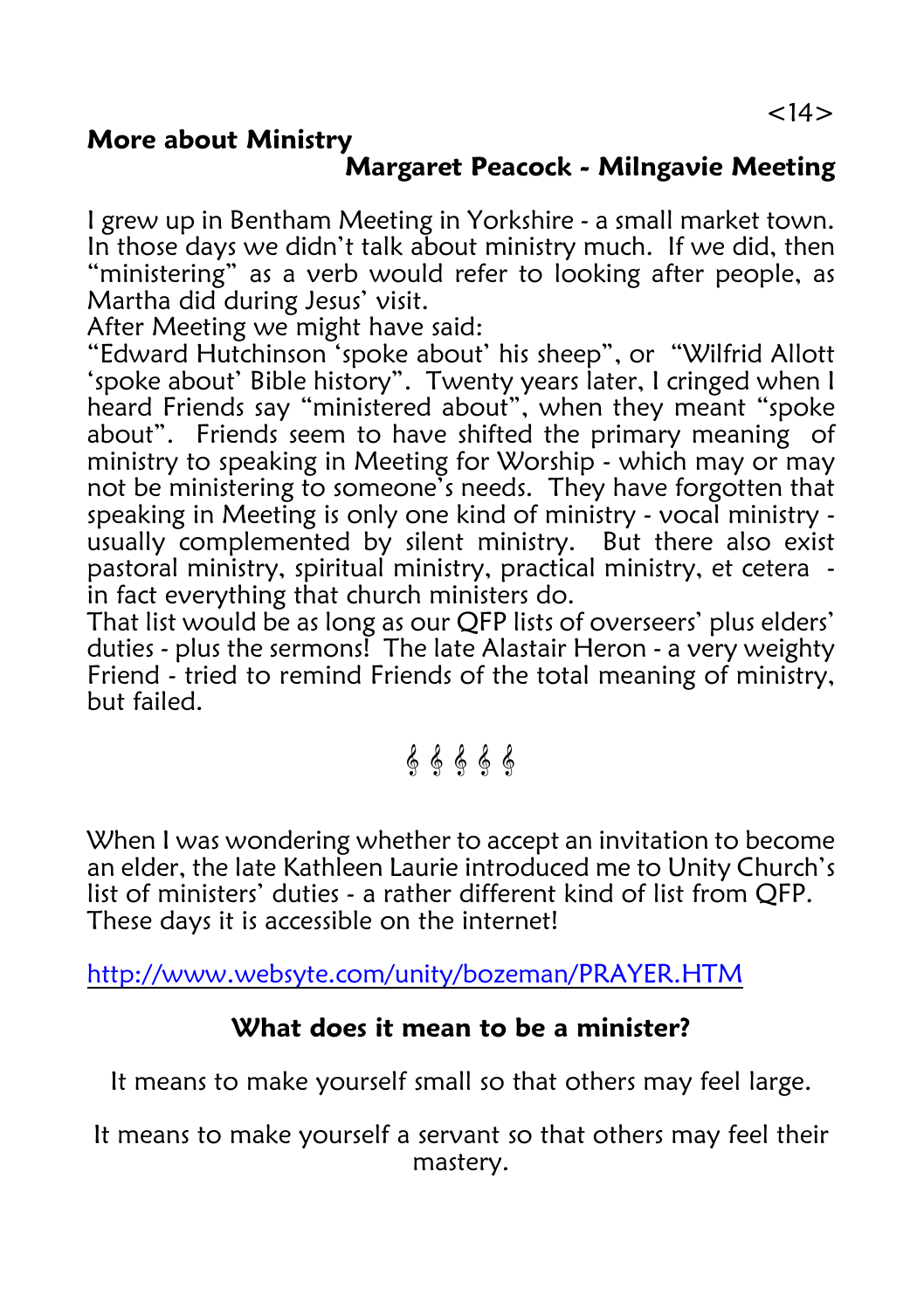$<15>$ 

It means to give so that those who lack may receive.

It means to love so that those who feel unloved may have someone who never rejects them, someone with whom they can always identify.

It means to hold out your help to those who ask and deserve help - and also to those who do not ask or deserve it.

It means always to be there when you are needed, yet never to press yourself on another when you are not wanted.

It means to stay at peace so that those who are contentious will have someone to whom they can turn to stabilize themselves.

It means to keep a cheerful outlook so that those who are easily cast down may have someone to lift them up.

It means to keep faith and to keep on keeping faith even when you yourself find little reason for believing, so that those who have no faith can find the courage to live.

It means not merely to live a life of prayer, but to turn your prayers into life - more life for you, more life for those to whom you minister.

It means to be God-centered and human-hearted, to involve yourself in humanity, and to keep your vision on divinity - and so draw forth in all around you the human form divine.

It means to share in the great moments of life - in birth and sickness and marriage and death - and at all these times, whether of crisis or of celebration, to bring comfort and blessing and, above all, a sense of a Presence that sometimes we cannot see and of a Meaning that often we overlook.

That is what it means to be a minister of God and a minister to humanity.

James Dillet Freeman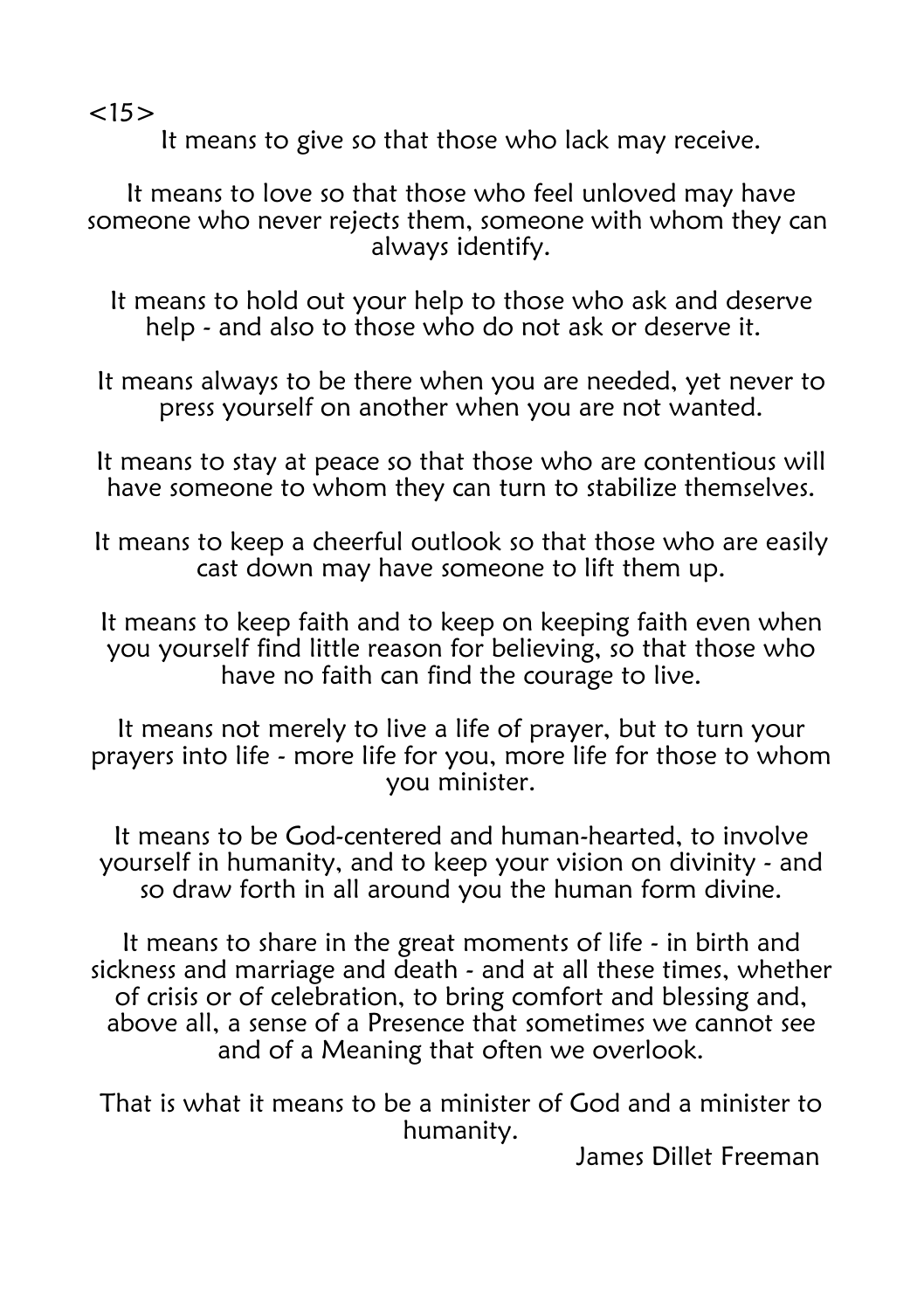#### **Life as GM Interfaith Scotland Representative Barbara Potter - Milngavie Meeting**

When I was approached for this role I asked how many meetings each year there would be, and was told that there were three. And yes, there are three dialogue meetings - and then there are the others.

In early December I was invited with other Interfaith Scotland representatives to take part in a weekend conversation with members of other faiths and Humanists. This was the second year this weekend had been held, and was part of a grass roots conversation between people of faith and no faith. Part of what we discussed was how we mark rites of passage, in particular death and funerals. With the increasing cost of funerals, and the issues around the restrictions on benefits to assist with the costs that I had been researching, it was interesting to hear how we all could come together on this as an issue. The Humanists explained that their celebrants would share a draft for the whole service with the family in advance, so that they could add anything, and feel comfortable with the arrangements. There were other faith groups who commented that this was a good idea as they had particular prayers or ceremonies that those not familiar with their faith would not be familiar with.

January has Holocaust Memorial Day, which the Scottish Government has asked Interfaith Scotland to organise. This year we had a national memorial in Ayr town hall, with an exhibition of the build up to the holocaust drawing on the memories of the Jewish community. In the presentation we heard from two genocide survivors, one a German Jewish child, who had been at a transit camp for children which had been dressed up for propaganda purposes, and she had sung in a musical. Pupils from Ayr High School performed a chorus from this. The second was a young man from

Bosnia who had escaped the genocide at Srebrenica, though he had lost his father and twin brother in the 8-day night march through hostile territory to escape.

These guests as survivors spent about a week in Scotland, engaged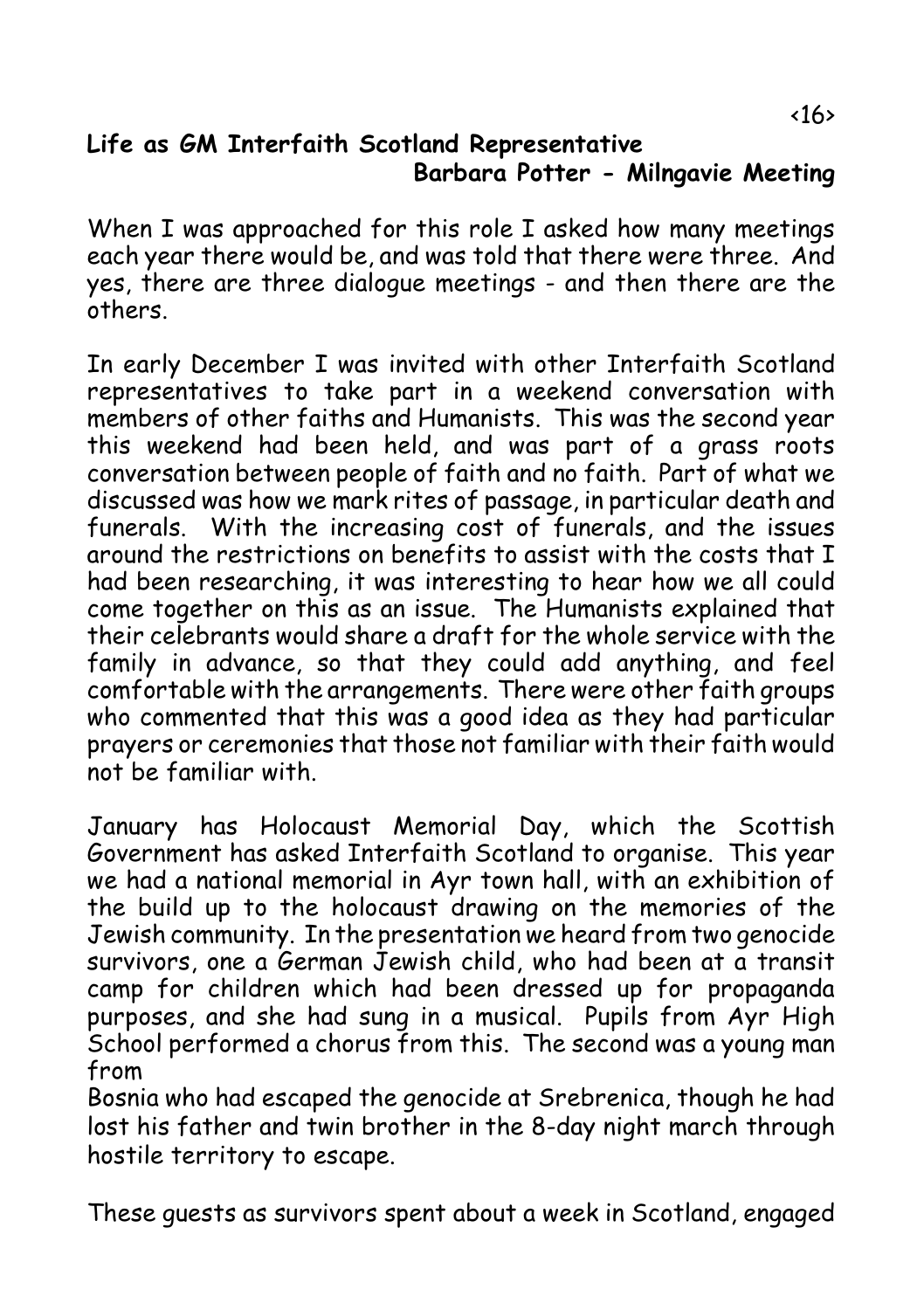in a programme of education in schools and with church and community groups. Interfaith Scotland members had met them before the ceremony, where we had heard their stories, and had a chance to discuss their significance and how to prevent future genocide.

In April members of Interfaith Scotland were invited by the Humanists who were organising the Scottish hearing at Glasgow University for the Commission on Religion and Belief in British Public Life hearings. Look at the website www.corab.org.uk - these were big questions that we were being asked to respond to. However, both those of faith, and the Humanists were happy to meet in private and talk to the three Commissioners hearing the session.

Someone commented on who was not there, members of the Orange Order, the Sikhs (it was a festival) only one Muslim, and the commissioners said that they were aware of hard-to-reach groups and were making efforts to contact them. We spent time trying to paint a picture of Scotland in its present cultural diversity for the Commissioners. There was the issue of cnflict at the sectarian divide, which one of the Catholics said was group antisocial behaviour, dressed up as being to do with religion: few attending were likely to be currently active church members. Someone explained that the council banning Christmas decorations in its offices was not about banning Christmas, so much as stopping the display of blue and green decorations in different offices, as historically they had recruited from different parts of the community.

We had a well attended dialogue meeting in Stirling to talk about the Commission on Religion and Belief in Public Life where another Commissioner came to lead us through just one of the questions with its supplementaries. Here we were seated at four round tables, each with a facilitator to take notes to feed back to the Commissioner. At my table there were three members of the Shia community in Scotland, which they were at pains to point out was independent of the Shia community in England. As always each table

#### <17>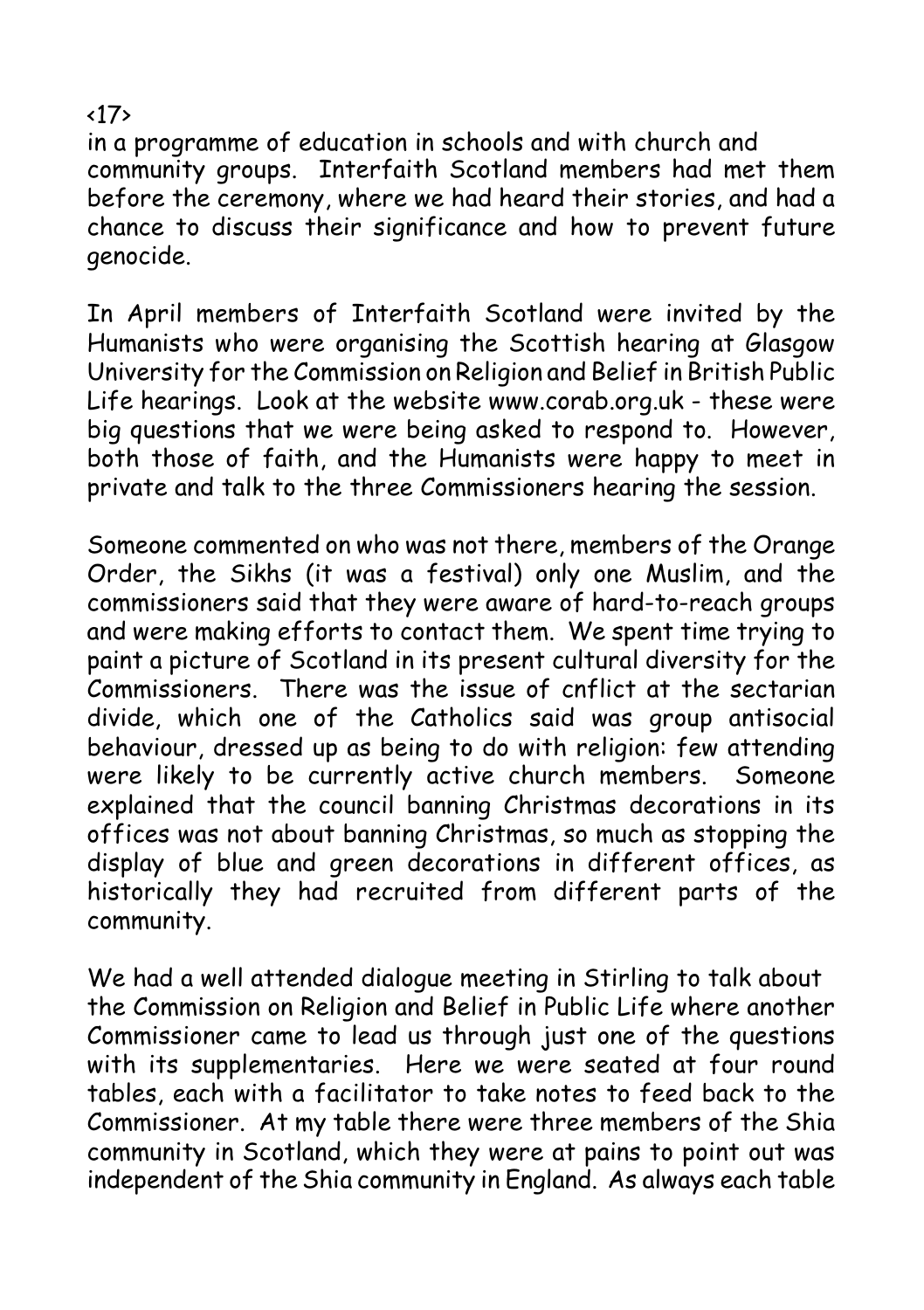dealt with the issues that were important to them from the supplementary questions, and none dealt with all of them.

At the end Maureen Sier, the director of Interfaith Scotland, expressed how difficult it was to know how to schedule these kind of discussions; we always leave the meetings with more we might have said.

I am grateful to General Meeting for Scotland for asking me to serve in such an interesting role, meeting people from across the communities of Scotland, and from many of the faiths. If anyone would like more information about any of this then please contact me, or ask me to come and speak to your meeting. If I have piqued your interest you can read the IF newsletter at

http://www.interfaithscotland.org/resources/newsletters/



#### **Welcome to Marion Sharkey**

#### **Bronwen Currie**

As you may have heard by now, I have retired from my post as General Meeting Administrator, and by the time you are reading this the new Administrator, Marion Sharkey, will be in post. In fact, in fact if you are reading this in hard copy it will have been Marion who put it in the envelope and posted it to you. Marion is a member of Dundee Meeting, and is currently also the administrator of Dundee Friends Property Trust

I just want to thank Friends for the support and Ffriendship I have received over the 6  $\frac{1}{2}$  years I have been in the post, and to welcome Marion. I am sure she will do a fantastic job and I hope she will get as much enjoyment from it as I have done. Please keep sending her those lovely appreciative emails!

You can contact Marion at the same email address – scotfriends@gmail.com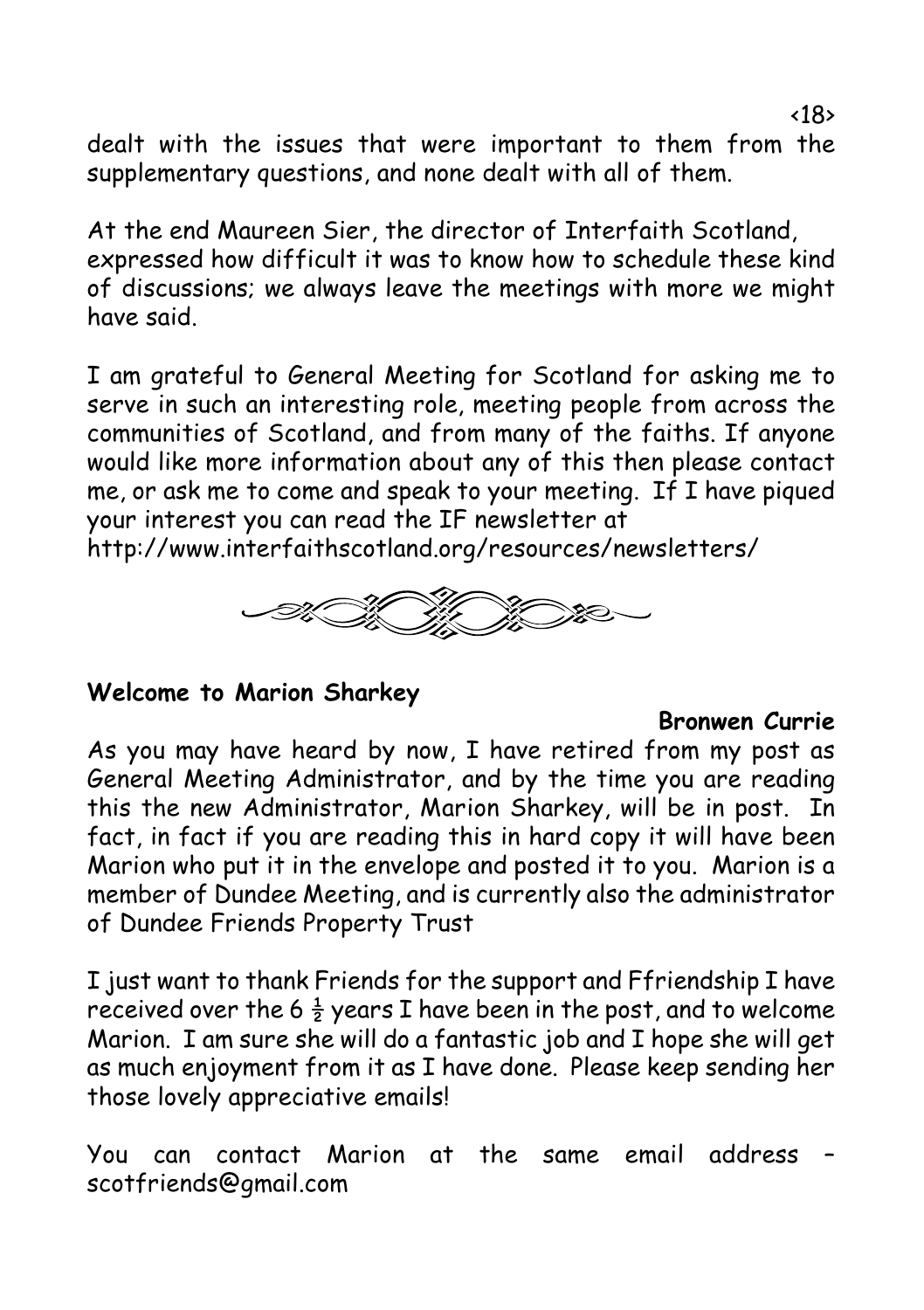## **Marion introduces herself**

I have only very recently been appointed as GM Administrator and will be taking over from Bronwen Currie. This feels quite a daunting task – Bronwen's work is so well recognised and I will have something to live up to. I hope you can all be patient while I settle into this post and learn what I need to do.

I trained in Edinburgh as an Occupational Therapist and subsequently worked for the NHS for 25 years. I now live in Dundee with my son Peter who is heading off to Edinburgh in the autumn to study engineering.

I come from a long standing Quaker Family and am a Member of East of Scotland Area Meeting and attend Dundee Local Meeting. Over the years I have held a variety of posts for DLM and am currently their Treasurer.

Another position that I hold is as a Trustee to Dundee Friends' Property Trust. I am also employed (part-time) as Administrator to the Dundee Friends' Property Trust. This post gives support to the Trust and to LM Clerk and LM Treasurer (myself). I am kept busy looking after the running of the building with 2014 being an exceptional year with major repair and refurbishment works to the roof and external façade. 2014 also saw the conversion of an office floor into a residential flat. We also had to deal with leaks and burst pipes – 2015 is so far much quieter.

I am sure my new position will be very different. I am very much looking forward to getting started and learning a lot more about General Meeting and Quaker work throughout Scotland.